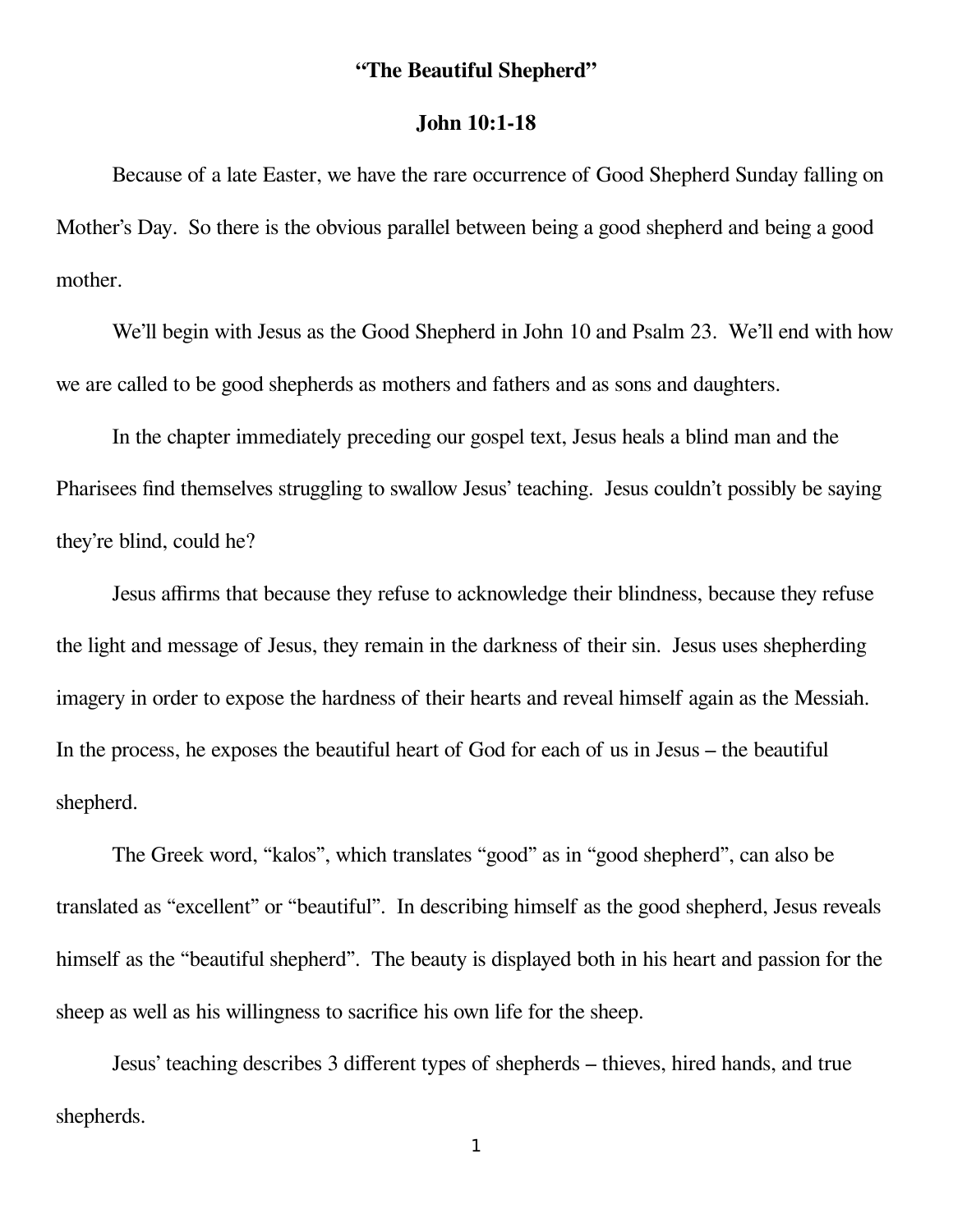The thieves don't enter by the gate, the sheep won't follow strangers, and they come only to steal, kill, and destroy.

The hired hands run away when the wolf comes and don't care about the sheep.

True shepherds enter by the gate, call the sheep by name, lead them out, they follow, know his voice, and the true shepherd will lay down his life for the sheep.

The imagery of thieves and hired hands is an indictment against the leaders of Israel who do not really love God and God's people.

In contrast in Psalm 23, when the Lord is our shepherd, we are not in want. He leads us and we follow him to green pastures and still waters. He guides us along right pathways when we choose to accept and follow his guidance. He walks with us through the valleys and the shadows of death in our lives, comforting us along the way. He is with us all the days of our lives. The beautiful shepherd takes us home to dwell in the house of the Lord forever.

So if Jesus is the beautiful shepherd confronting the Pharisees for not shepherding their people and if the Lord is our shepherd guiding us through life in Psalm 23, then how do you hear and recognize the beautiful shepherd's voice in your own life?

When I asked that question during our Bible study of John last winter, folks described hearing God's voice in music and worship, through reading scripture or praying. I always suggest that we hear our beautiful shepherd's voice through people close to us and sometimes through people we've never met before.

Steve Junker, a son of Divinity and grieving his father's death, heard the voice of the beautiful shepherd speaking to him as he describes his experience with these words . . .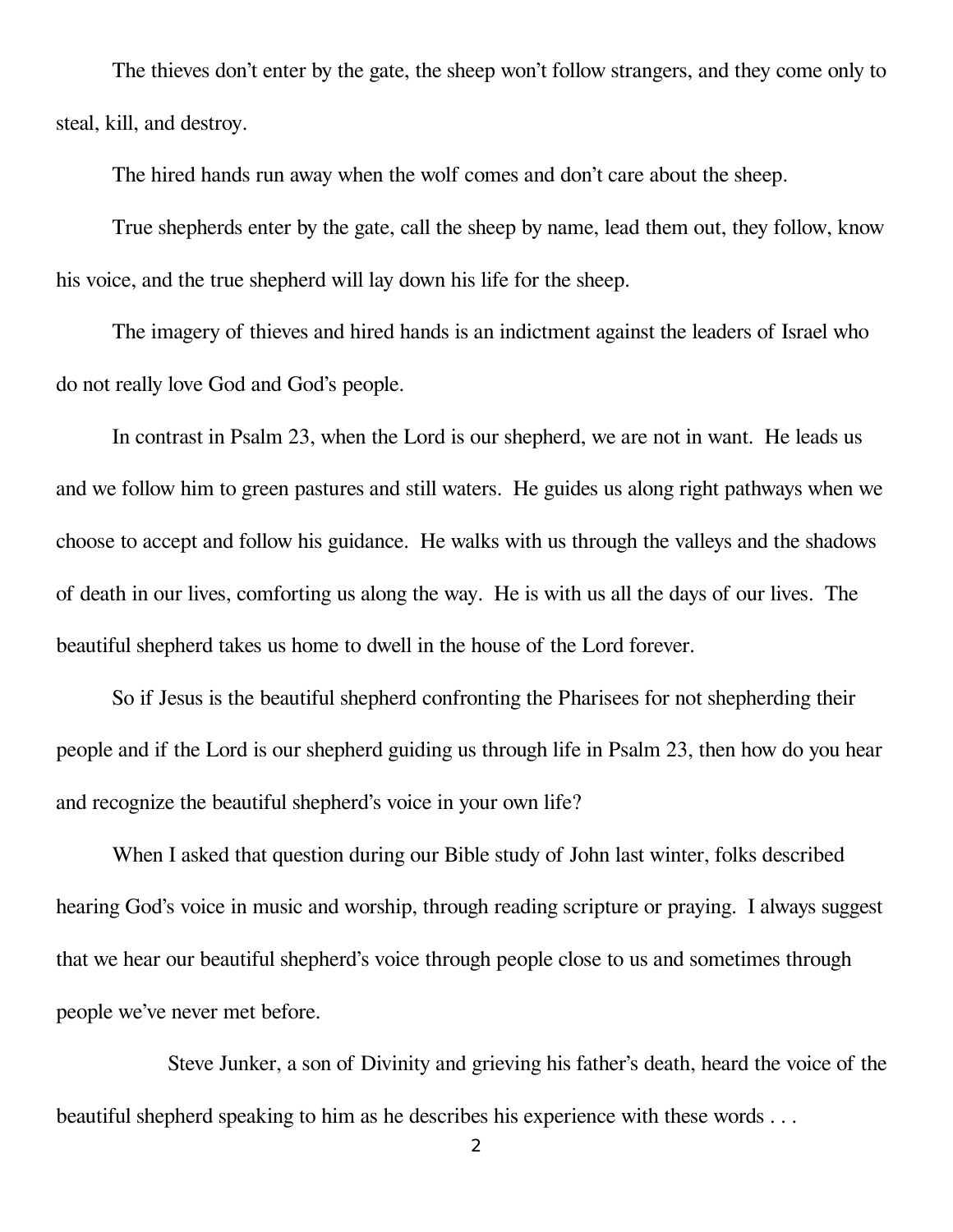God taught me a very valuable lesson today. As the weeks have passed . . . thoughts, emotions, and memories have had me thinking about my dad a lot lately. I've felt in a funk, depressed, and unmotivated. I called my mom yesterday and we shared similar feelings. I stopped over to her house today for lunch and to help her declutter and organize some of my dad's old belongings to donate. She mentioned the men's shelter downtown would be a great benefit for my father's clothing and belongings. We gathered up 17 bags of my dad's and my old clothes, jackets, and menswear.

As I pulled up to the building, I noticed several people lining up or surrounding the building. When I opened the back of my Jeep, a worker came out to collect the items. As we were unloading the bags, I hear in the distance a very faint voice "sir, do you have any jackets?" I look over and there was a man that was leaning up against a metal garage door under an over hang. I replied "yes . . . somewhere in these bags, I do."

He looked miserable. I knew I had to find something for him. I tore open the third bag and there was an over sized Carolina Panthers starter jacket that I had when I was in middle school. I gave it to the man and he quickly put it on. As soon as he zipped it up I saw the tears in his eyes. He said "It fits! Young man, thank you so much . . . God bless you!"

I shook his hand and told him I'm glad it could help. I continued to unload the bags and as I got into my car, before I could get my car into drive I had tears rolling down my face. I was so happy to help just that one man, I've never seen the direct impact and how genuinely happy someone could be over things I've taken for granted all my life. It hit me like a ton of bricks.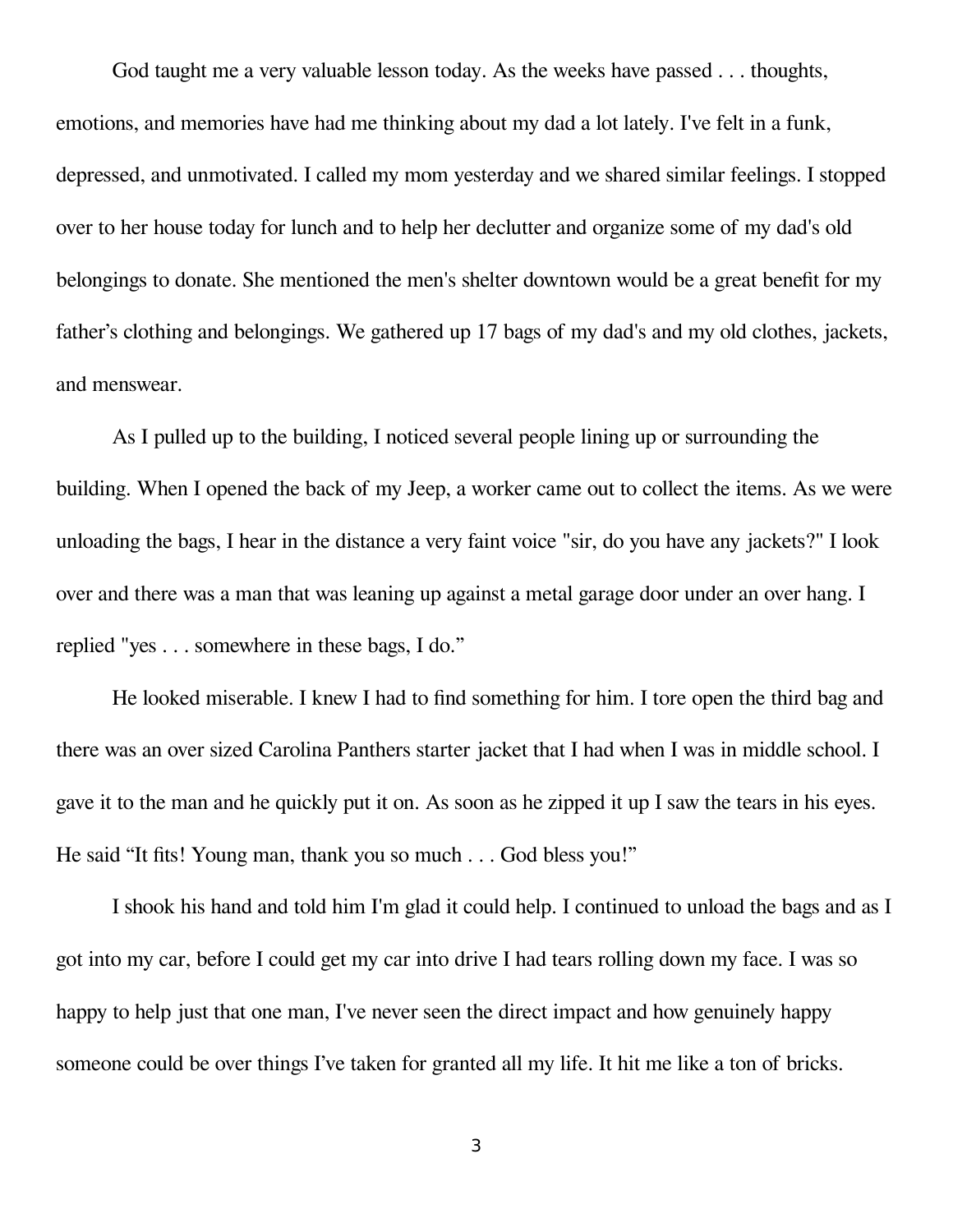No matter what we're going through, there's always someone in need. There's always something we can do to help others. Be thankful for everything we have. Surely a moment and lesson I will never forget.

When Steve called his mom to share his feelings it was because he knew from the experience of his life that she is a beautiful shepherd who will listen to her sheep, who knows her sheep's voices, and who will guide them to green pastures, still waters, and right-pathways because that's what moms do. Moms are beautiful shepherds through whom we can hear and recognize God's voice.

We can share a lunch together and go to work decluttering together. 17 bags of Dad's and son's old clothes with the wisdom to take them to the men's homeless shelter where again there is the holy possibility of hearing and recognizing the beautiful shepherd's voice.

A faint voice in the distance, "sir, do you have any jackets?"

A rag man, a cold man, a lonely man, a man in need leaning up against a metal garage door under an overhang. He looked miserable. We recognize his voice and we feel a sense of urgency to respond as quickly as we can.

"Yes, somewhere in these bags, I do". I had to do something for him. A jacket from middle school. He quickly put it on.

How do you hear and recognize God's voice in your own life?

"It fits! Young man, thank you so much. God bless you!"

Mostly, we hear the beautiful shepherd's voice when and where and from whom we least expect it. The beautiful shepherd finds us much more often than we find him.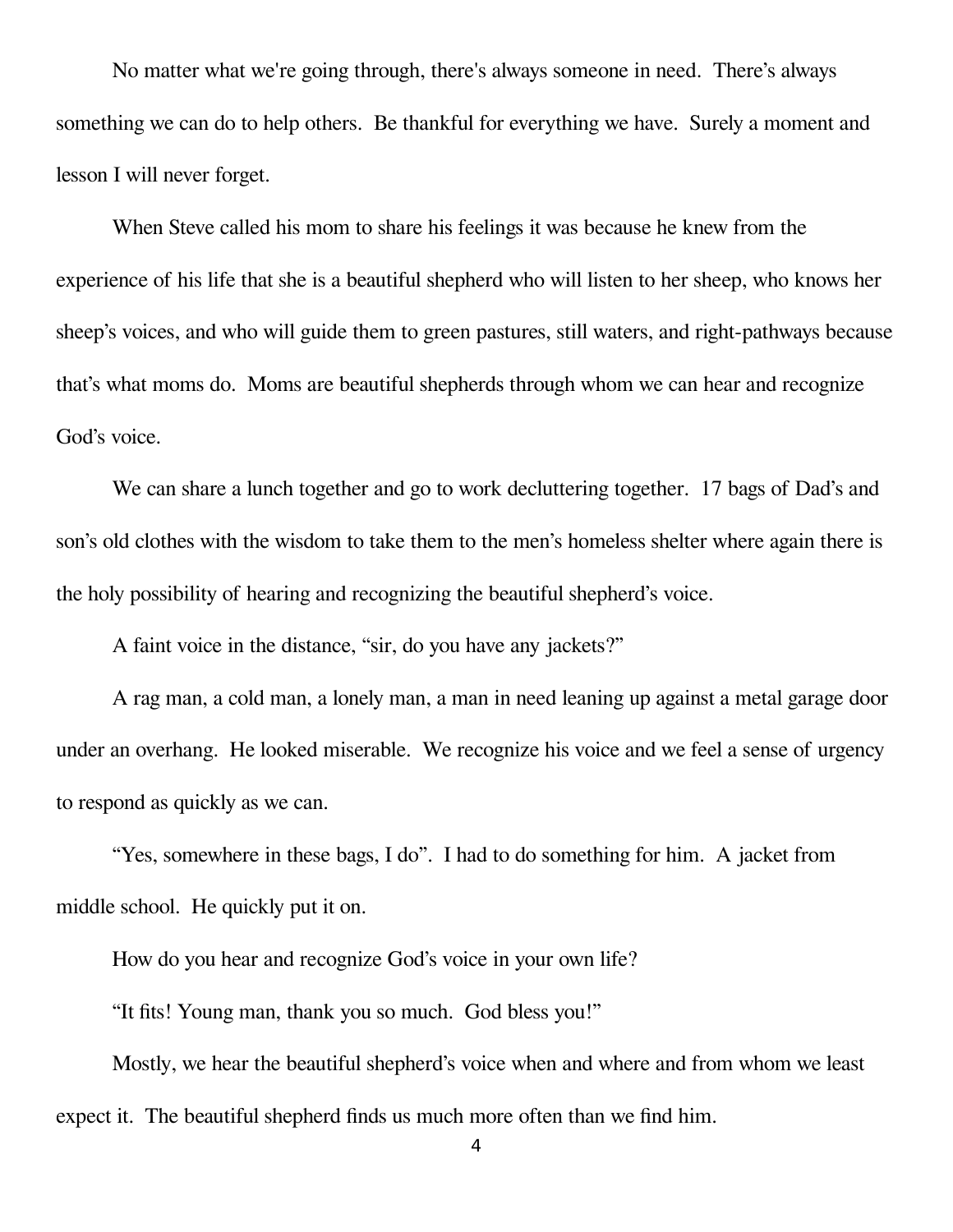The good shepherd seeks out the lost sheep, pursues us when we are lost, speaks to us when we are grieving, and enters into our joy and celebration of mothers and grandmothers, of daughters and granddaughters.

When we're lying down and resting, when we're drinking from clean waters, when our deepest souls are revived, and we are guided on the right path, we might not even notice the presence of the beautiful shepherd. We might not hear any voice from anybody. But he's there. Watching over us. Hoping that we don't do something really stupid that could harm us or harm those around us.

As mothers and fathers, we do our best to raise our children to not make stupid decisions that could harm others or themselves. But no matter how well we raise our children, as my cousin John and his wife Marlene experienced two weeks ago, our children, in their case, their 13 year old son, can make spontaneous decisions and act on them without thinking through the consequences. A 15 year old girl at Valley Forge made the same bad decision 2 days earlier.

The 2 bad decisions were eerily similar. Fighting with the opposite sex through text messages. Acting out their anger and spontaneity by hanging themselves, he in the barn, her in the garage. Parents coming home to find them.

A week ago Friday, I sat in the pew of my home church packed with  $7<sup>th</sup>$  and  $8<sup>th</sup>$  graders. Kenny played football and wrestled. His father, my cousin John, is the Junior High head wrestling coach. When John bear hugged me, he whispered in my ear, "I don't understand this." I whispered back, "you never will."